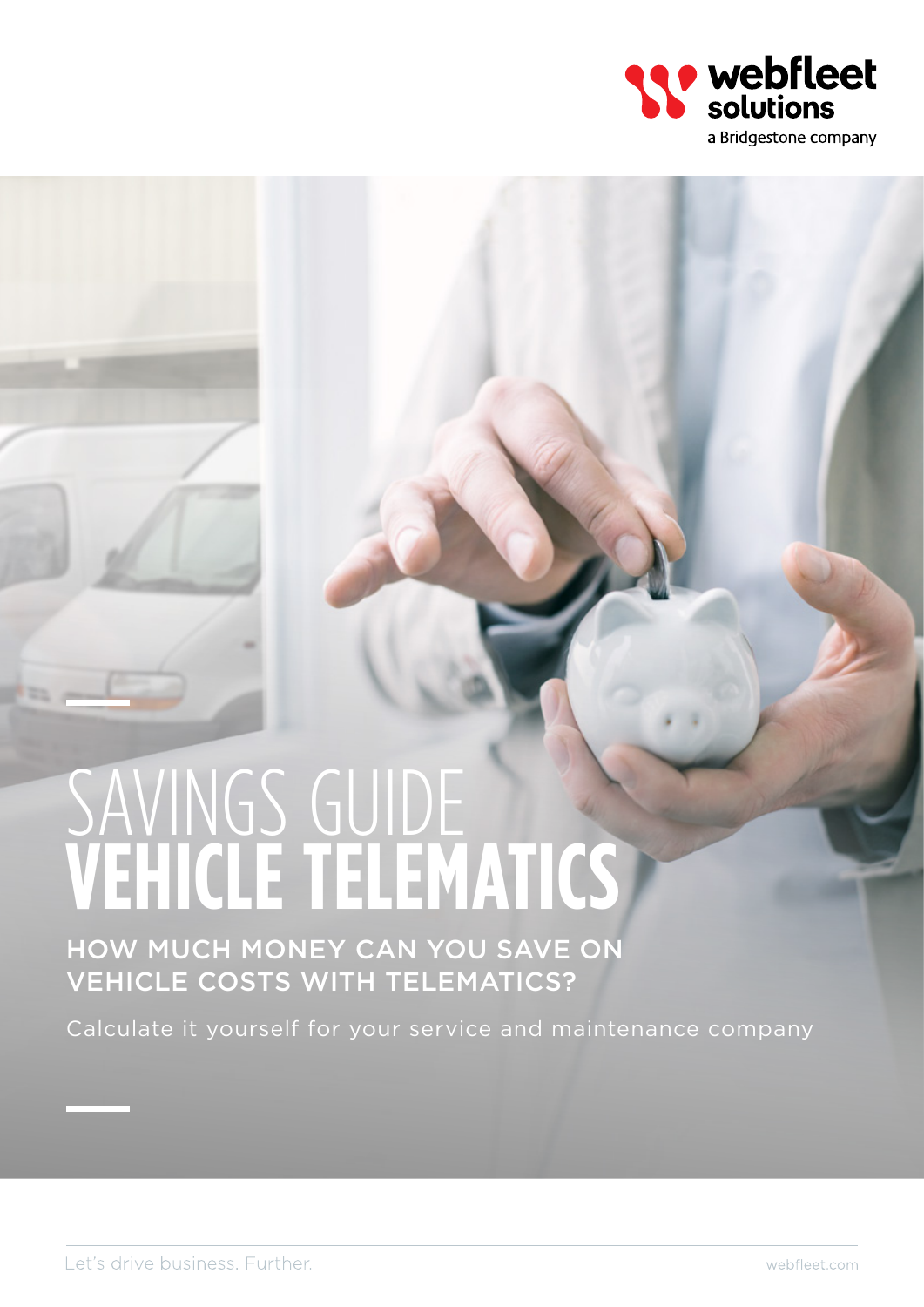

# TABLE OF CONTENTS

- 1. Cost savings with vehicle telematics
- 2. Factors that affect fleet costs
- 3. How to save on vehicle costs
- 4. Practical calculation examples
- 5. The savings calculator



Let's drive business. Further.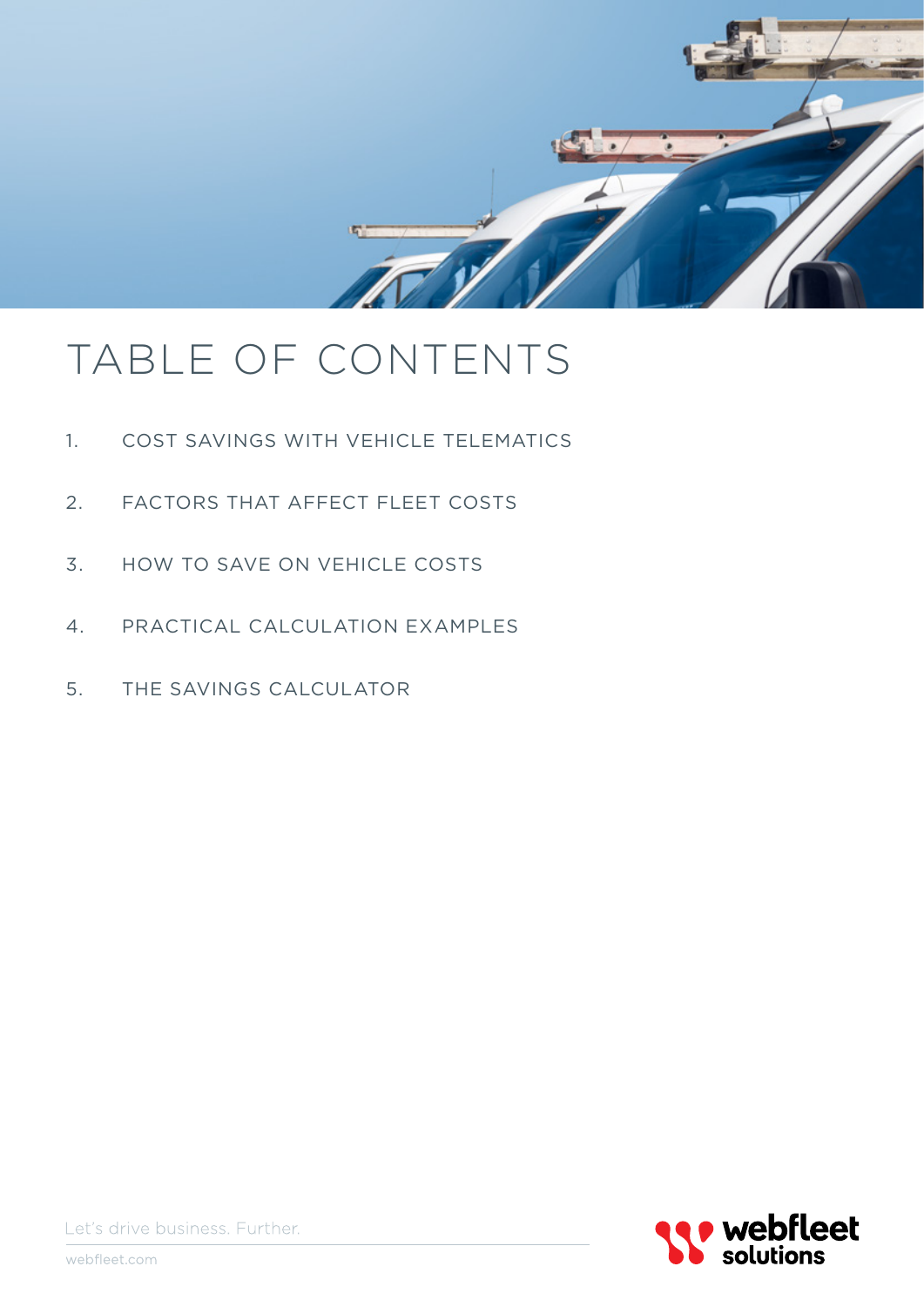



# Cost savings with vehicle **TELEMATICS**

No one needs to tell you that the fleet is one of the biggest cost items of your service organisation. Not only do fuel prices remain high, but depreciation, maintenance and insurance also cost a lot of money every year. Since there are more and more cars on the roads in the Netherlands, there's also an increased risk of damage.

#### Variable costs

Fleet costs can be divided into fixed and variable costs. Fixed costs are a result of the investment in vehicles, such as depreciation and interest. This isn't something you can avoid; vehicles are a must if you provide service and maintenance to your customers.

But it's a different story when it comes to variable costs, such as fuel, maintenance, damage and insurance. These variable costs put great pressure on the yield of your service organisation and hence of the entire company. These costs can be tackled.

#### Short payback period

The use of a telematics system in your vehicles can help you with this. Of course, on-board telematics also costs money, but the investment soon pays off. Experience shows that the standard payback period ranges from a few months to approximately 18 months. Another advantage is that you can raise the level of service towards your customers right away.

In this document we'll use a savings calculator\* to show you how you can lower your direct fleet costs, improving your company's competitiveness.

## **The savings calculator**

The savings calculator was developed by Webfleet Solutions in cooperation with DEKRA Akademie GmbH, a leading German knowledge institute specialising in transport and traffic.

This online tool provides an estimate of the costs that you can save with vehicle telematics. You only need to enter a few details: the number of vehicles in your fleet, the average number of miles that they travel per year and the fuel they use.

The costs and savings are calculated on the basis of reliable information gained in practice and the substantial number of existing customers of Webfleet Solutions. The calculation formulas in the savings calculator have been checked and verified by DEKRA Akademie GmbH.

Would you like to go straight to the savings calculator? Go to webfleet.com/savingscalculator

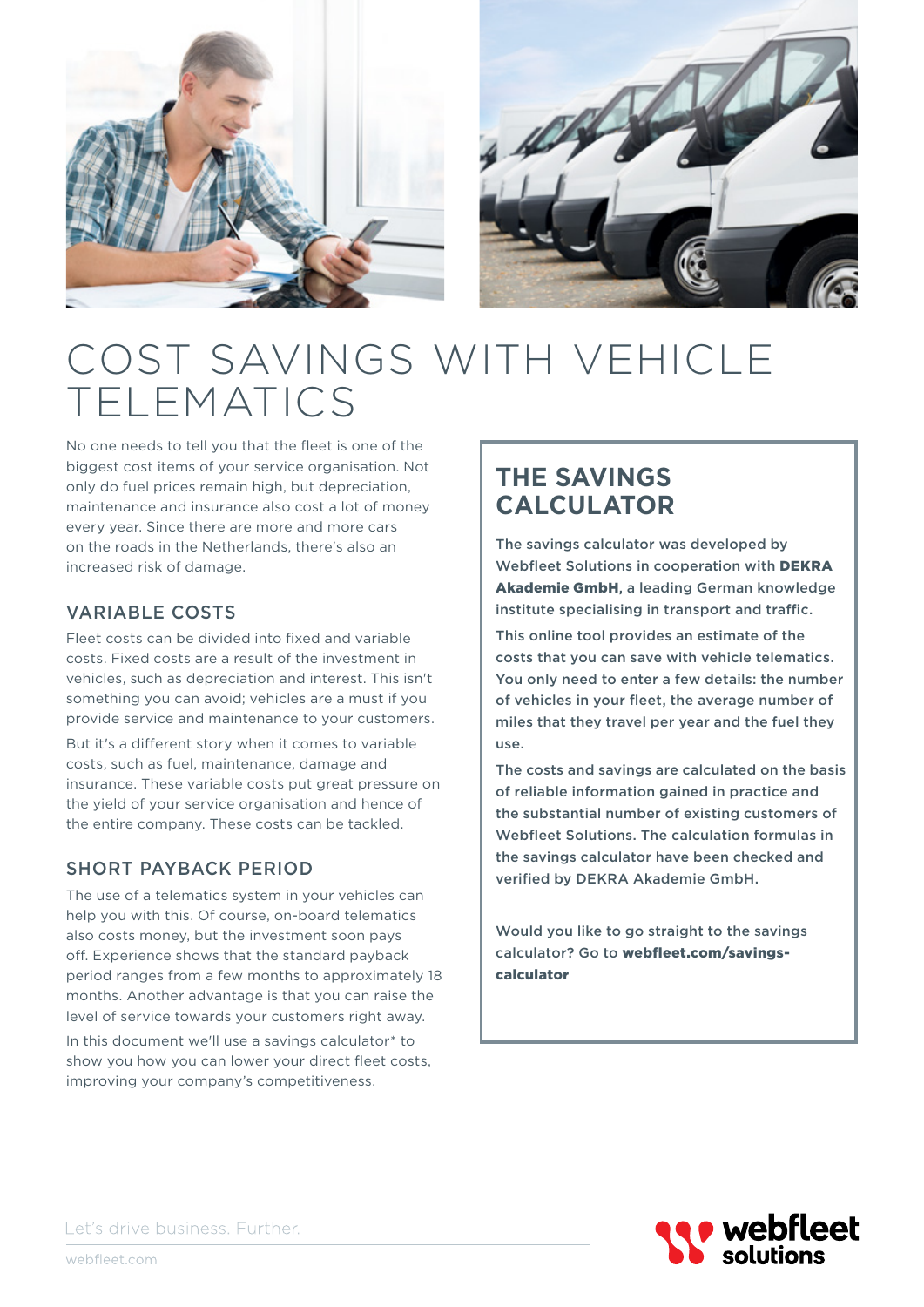

## Factors that affect fleet costs

The biggest cost item of your fleet is fuel consumption, followed by maintenance and insurance premiums. Three factors have a major influence on these three cost items:

- The number of miles driven per vehicle
- The average consumption and vehicle load
- The driving behaviour of the technician

You can improve two of these three factors yourself: the number of miles travelled and the driving behaviour. How can you decrease the costs of your fleet by influencing these factors?

#### Less fuel due to fewer Miles

The number of miles per vehicle is a primary factor in the extent of fuel costs. Anyone able to schedule their service technicians smartly and efficiently can significantly reduce the number of miles per vehicle. Every mile less immediately saves money. What's more, every minute that a service technician isn't driving can be spent doing his actual work, service and maintenance.

#### Lower consumption through better driving behaviour

The driving behaviour of the technicians also affects the level of fuel costs. People who are constantly accelerating and decelerating, speeding and going around corners too fast waste more fuel than their colleagues who drive in a calm and controlled manner. Research shows that aggressive driving barely saves any time, particularly on the congested road network in the London. Driving faster to rush to a breakdown is therefore rather pointless.

#### Less maintenance due to less wear and tear

The number of miles and the driving behaviour also have an effect on the wear and tear of the vehicle. That certainly applies to the vehicles of service technicians, which are often already heavily loaded with tools and spare parts. Tyres, brake discs and other parts wear out faster if drivers travel more miles, accelerate faster, brake sharper and don't change gears quickly enough. In other words, the maintenance costs go up. And every time maintenance is required, the vehicle is also out of action.

#### Less damage and a lower insurance premium

If the technician's driving behaviour and the condition of the vehicle leave a lot to be desired, then there's also a greater chance of an accident. Not only does this result in repair costs, but also in downtime. A technician dealing with the aftermath of an accident with another road user can't tend to a machine fault at the same time. In addition, insurance companies are sensitive to damage and accidents. It's for good reason that we've seen the rise of a new generation of insurers over the last few years that links the level of the insurance premium to driving behaviour.

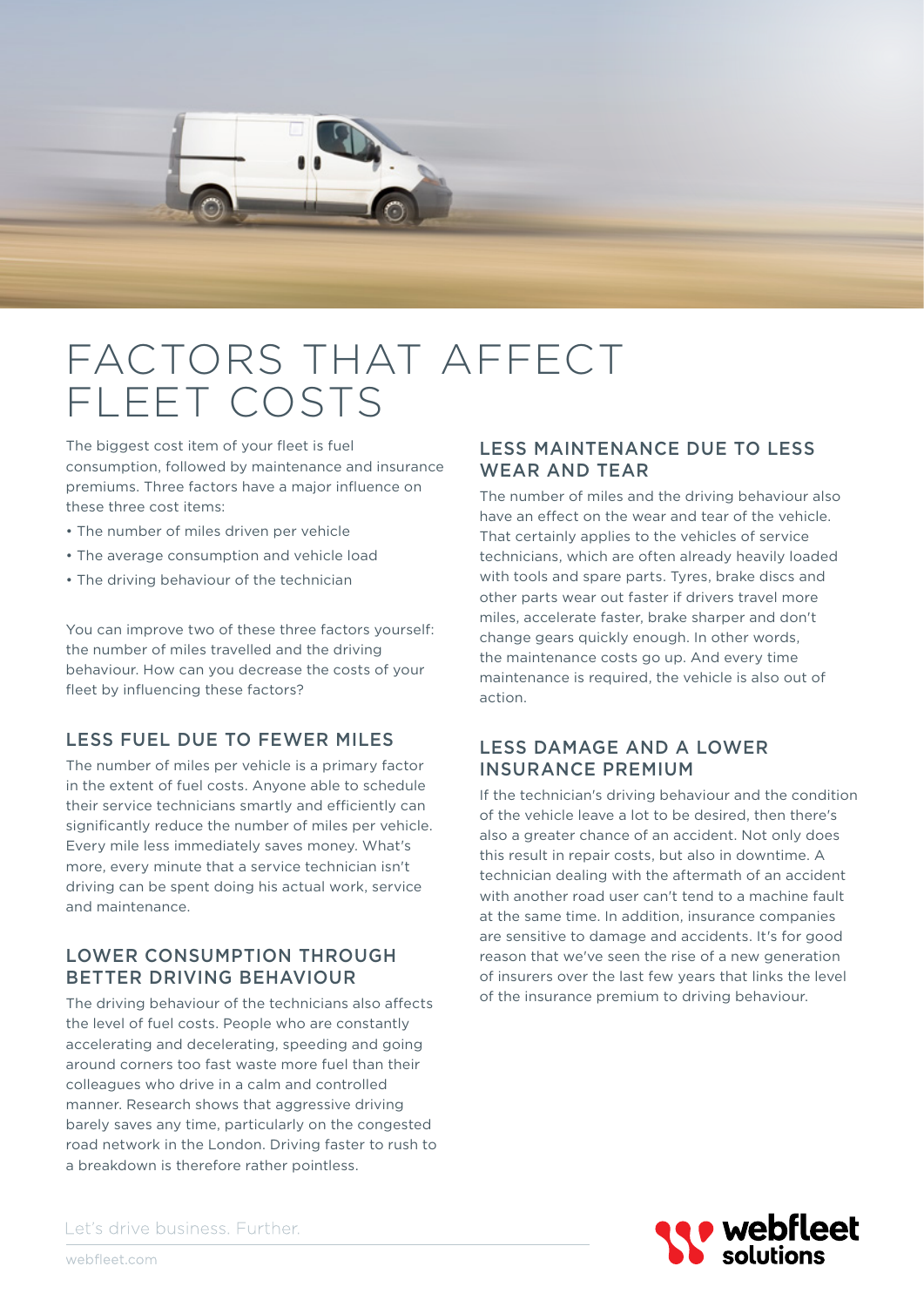



# HOW TO SAVE ON VEHICLE<br>COSTS

With vehicle telematics it's not just fuel costs that can be significantly reduced, but also the costs of maintenance and insurance. The calculation examples in the next chapter show you how much you can save on a structural basis. The question is where exactly these savings come from. How does a telematics system result in lower costs?

#### $<sup>360</sup>$ </sup> Targeting driving behaviour

First of all, vehicle telematics helps you to improve the driving behaviour of your technicians. A modern telematics system provides you with all the information needed to further improve driving behaviour. This not only saves money but it also contributes to the safety of your employees on the road. You'll see the times when technicians unnecessarily accelerate, brake, or simply speed. The system calculates fuel consumption based on the data gathered by the telematics system for each vehicle and driver. You can follow the progress of fuel consumption over weeks, months or years and also compare how the technicians perform in that respect.

## Immediate feedback

The driver terminal supplied with the telematics system provides the technician with immediate insight into his own driving behaviour. He gets immediate feedback after each manoeuvre and can adjust his behaviour during the very same journey. In this way, economical driving becomes an interactive 'game': who's improving his own performance and who's the most economical driver of all?

#### $\mathbf{A}$ No traffic jams, no detours

The navigation function of the driver terminal will always send your technicians to their destination via the most efficient route. Since the system takes into account the current traffic situation, they can avoid traffic jams and roadblocks without giving it a

further thought. They no longer have to search for the correct entrance to the industrial or residential estate when they're almost at their destination.

#### ſΞ More efficient planning

Vehicle telematics also helps you and your planners to reduce the number of miles travelled. Since you and your planners have an overview at any time of the current location of all service technicians, you can schedule rush jobs more efficiently. You'll notice on a daily basis that the technicians need less time for their paperwork. The number of jobs per technician per day will increase.

## Reduced maintenance costs

As already said, better driving behaviour helps to reduce maintenance costs. Car parts wear less quickly if people drive their cars more smoothly. Less wear and tear also means less maintenance and less downtime for the vehicle.

#### More efficient maintenance **PLANNING**

With vehicle telematics, you'll never again schedule an unnecessary or overdue service. You'll receive automatic alerts when a vehicle is due a service - for example based on the number of miles travelled. It also leads to lower maintenance costs.

## $T_{\text{max}}$  LOWER INSURANCE PREMIUMS

By investing in vehicle telematics, you show your insurance company that you're investing in improving driving behaviour. Using the data that the system collects and analyses, you can even demonstrate black on white to what extent driving behaviour is improving. Many insurance companies are receptive to this, leading to lower insurance premiums.

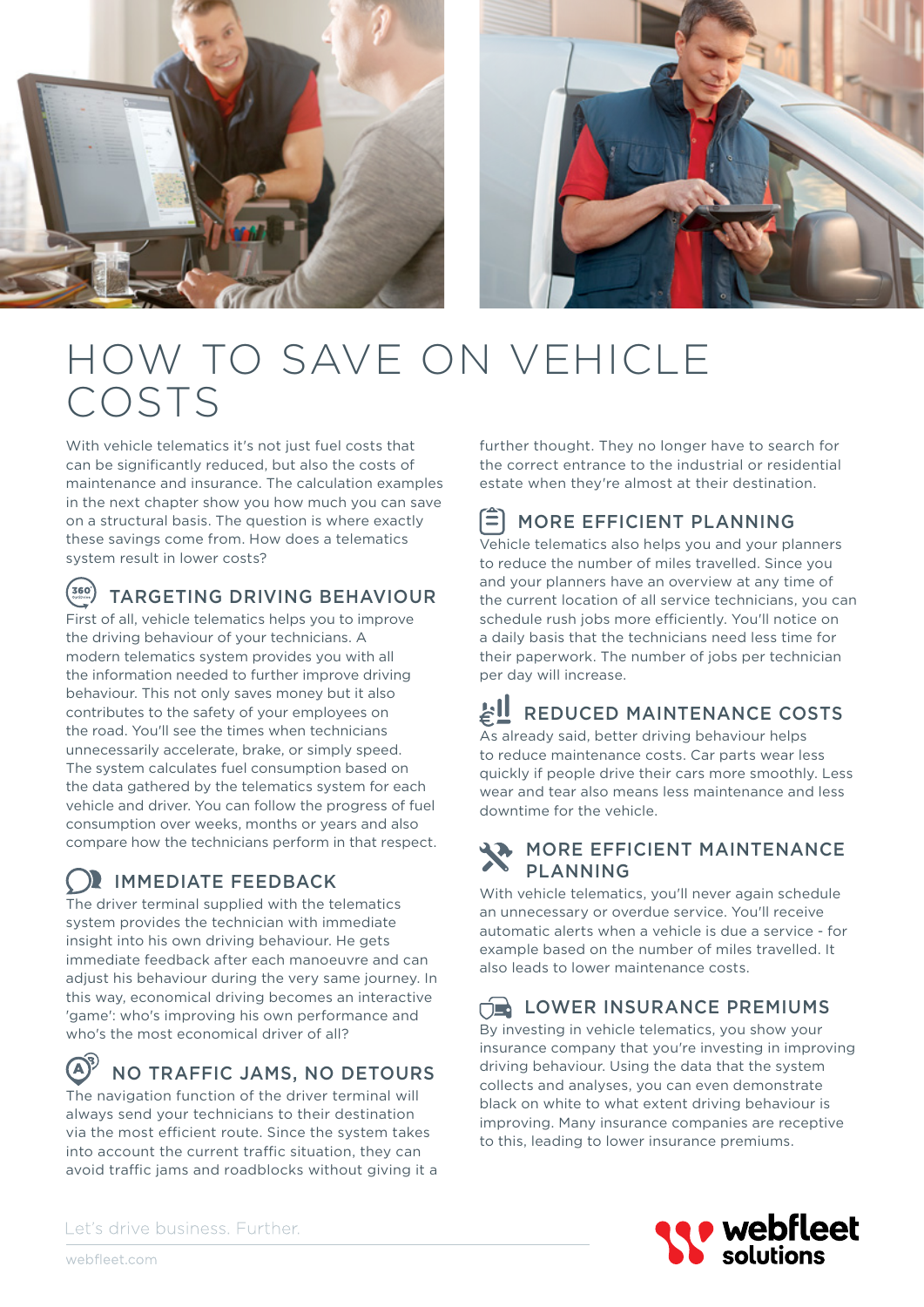



# Practical calculation examples

What can you expect to save by investing in vehicle telematics? The savings calculator was applied to make calculations for three realistic, practical situations. The main conclusion: vehicle telematics is not only attractive for large and medium-sized service organisations, but also produces considerable savings even for a small fleet. The fact that a vehicle telematics system saves costs does not automatically make an investment worthwhile. Naturally, you'll also incur costs for the hardware and software that you use. How are the investment costs broken down?

#### Hardware and installation costs

Each vehicle must be fitted with an on-board computer. Accessories can be connected to it, such as a driver terminal. The driver terminal is the device in the vehicle that provides your technician with navigation and feedback on his driving behaviour. The savings calculator assumes that the hardware is amortised over three years. It's also possible to lease the hardware, instead of buying it.

#### Software costs

The other cost item is the software subscription. It enables you and your planners in the office to know the locations of the vehicles in real time and to follow them closely in a secured online environment. This online cloud system offers you an insight into the efficiency of your vehicle fleet and the driving behaviour of your employees on the road. This system also provides the diagnostic tools that give you the fuel consumption and  $CO<sub>2</sub>$ emissions based on the collected data. Different types of subscription are possible, depending on the situation and the desired functionality.

#### Very short payback period

You can calculate the payback period by comparing the annual savings with the annual costs. For virtually any service organisation it appears that an investment in vehicle telematics usually starts to pay for itself quite quickly. In the three calculation examples, the payback period is even shorter than 18 months.

#### *Example 1:*

#### *Service and maintenance company with 15 vans*

| 15                                              |
|-------------------------------------------------|
| 30,000<br>Number of miles per vehicle per year: |
| diesel                                          |
| 11 litres per 62 miles                          |
| £750                                            |
| £2000                                           |
|                                                 |
| £8910                                           |
| £2025                                           |
| Insurance premium (up to 5%) £1500              |
| £12,435                                         |
| £829                                            |
|                                                 |
| £12,435                                         |
| £6986                                           |
| £5449                                           |
| 13 months                                       |
|                                                 |

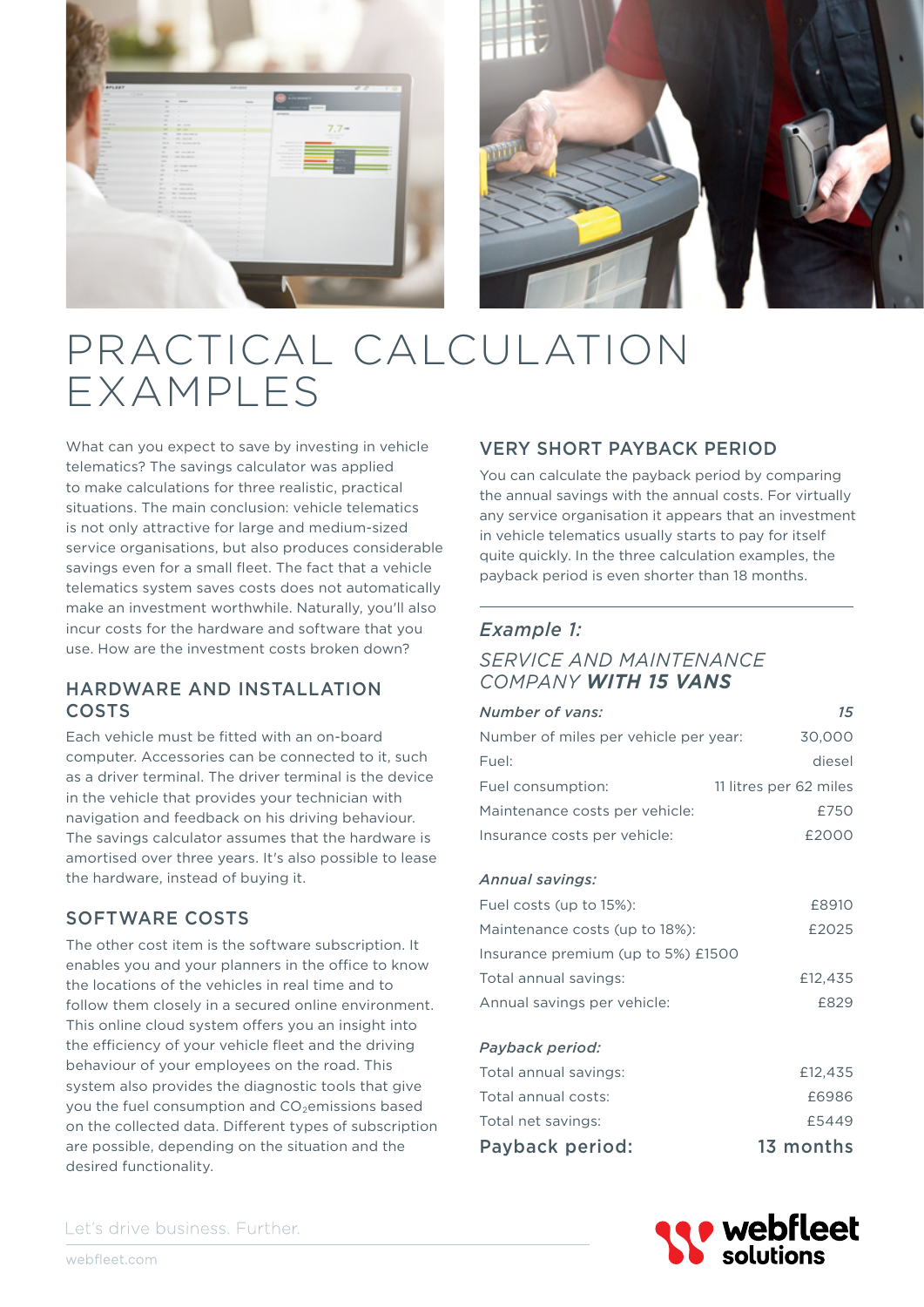

#### *Example 2: Service and maintenance company with 80 vans*

| Number of vans:                       | 80                     |
|---------------------------------------|------------------------|
| Number of miles per vehicle per year: | 25,000                 |
| Fuel:                                 | diesel                 |
| Fuel consumption:                     | 11 litres per 62 miles |
| Maintenance costs per vehicle:        | £750                   |
| Insurance costs per vehicle:          | £2000                  |
| Annual savings:                       |                        |

| Fuel costs (up to 15%):            | £39,600 |
|------------------------------------|---------|
| Maintenance costs (up to 18%):     | £10,800 |
| Insurance premium (up to 5%) £8000 |         |
| Total annual savings:              | £58,400 |
| Annual savings per vehicle:        | £730    |

#### *Payback period:*

| 16 months |
|-----------|
| £21.141   |
| £37.259   |
| £58,400   |
|           |

### *Example 3: Service and maintenance*

## *company with mixed fleet*

| Number of vans:                       | 40                     |
|---------------------------------------|------------------------|
| Number of miles per vehicle per year: | 35,000                 |
| Fuel:                                 | diesel                 |
| Fuel consumption:                     | 10 litres per 62 miles |
| Maintenance costs per van:            | £750                   |
| Insurance costs per van:              | £2500                  |
|                                       |                        |
| Number of passenger cars:             | 20                     |
| Number of miles per vehicle per year: | 40,000                 |
| Fuel:                                 | diesel                 |
| Fuel consumption:                     | 7 litres per 62 miles  |
|                                       |                        |

## Maintenance costs per vehicle: <br>
£500 Insurance costs per vehicle: £1200

#### *Annual savings:*

| Fuel costs (up to 15%):            | £35,280 |
|------------------------------------|---------|
| Maintenance costs (up to 18%):     | £7200   |
| Insurance premium (up to 5%) £6200 |         |
| Total annual savings:              | £48,680 |
| Annual savings per vehicle:        | £811    |
|                                    |         |

#### *Payback period:*

| Payback period:                   | 14 months |
|-----------------------------------|-----------|
| Total net savings:                | £20.736   |
| Total annual costs <sup>1</sup> : | £27.944   |
| Total annual savings:             | £48,680   |
|                                   |           |

*1 The costs are based on the first three years after the purchase of vehicle telematics. After three years, the hardware will been fully written off and the net savings will be even higher. The hardware can also be leased. In all cases, the one-time set-up costs are not included in this overview.*



Let's drive business. Further.

webfleet.com